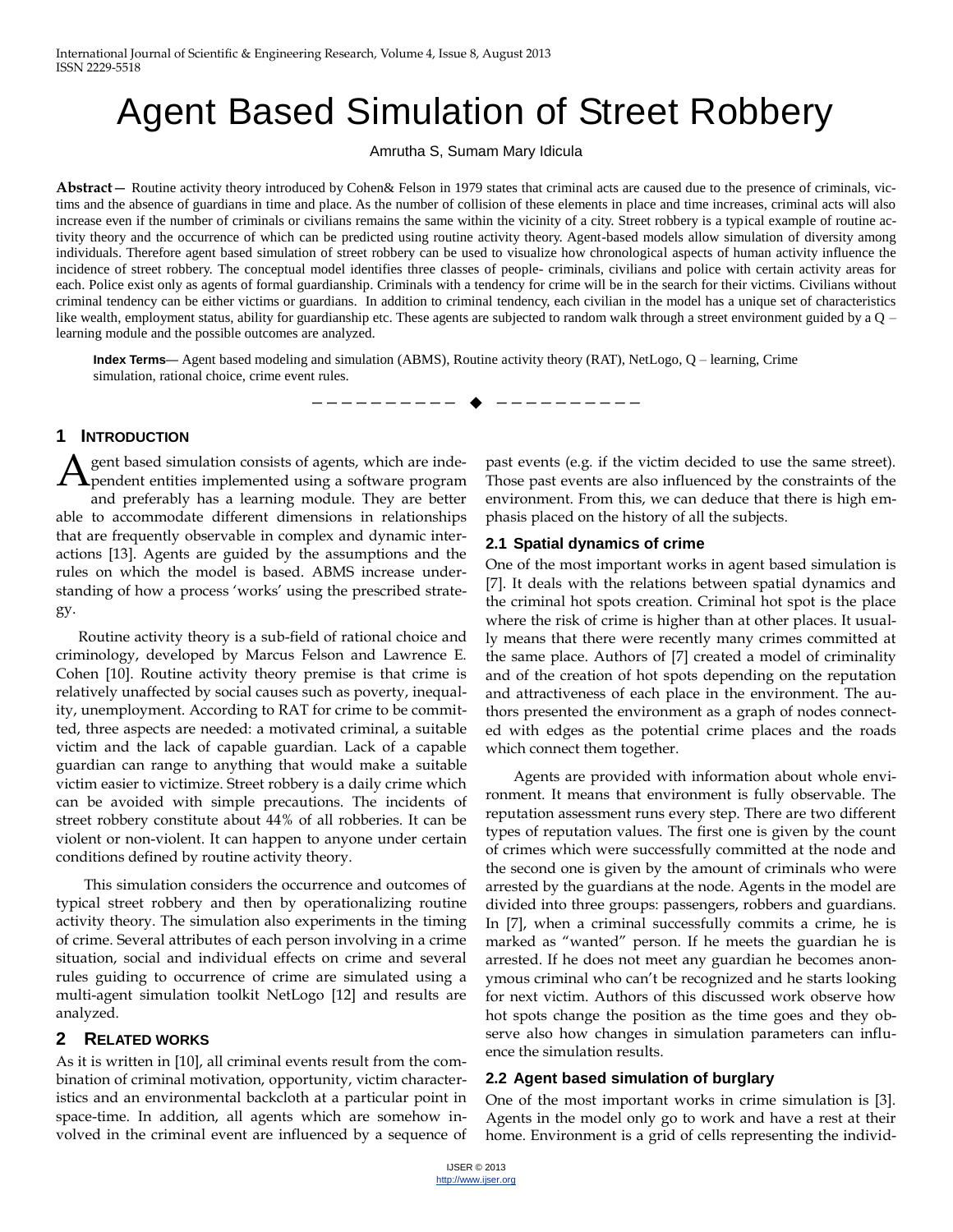ual positions. Each cell represents either, the road which is used by agents for movement, or the building where the agents live or work, or just the blank cell which is inaccessible. The day cycle of ordinary citizens is modelled in the way that people sleep over the night and they work over the day. They just move from one building where they live to other building where they work. The difference between ordinary citizens and criminals is that the criminals do not have any full-time job. Hence, they are not able to earn enough money to satisfy their desire for money and they are made to commit the crime in order to substitute the source of income. The criminal chooses the building to burgle from his cognitive map which was created during his travelling. The model explores different crime prevention strategies.

# **3 PROPOSED MODEL**

Agents in the model are of three types- criminals, civilians and police. All the agents are implemented using a reinforcement algorithm. In order to reduce the complexity of the simulation to a manageable level, the following assumptions based on routine activity theory is been made before formally presenting the model. Unlike the previous models, the proposed model concentrates on routine activity theory and proof of the theory. The existing models did not use any learning algorithms. The proposed model uses a reinforcement algorithm called Q-learning.

#### **3.1 Type of street robbery**

Since our requirement of modeling is to study routine activity theory, the simulation will include property crime i.e. no violent behaviors are modeled.

#### **3.2 Scale of simulation**

The simulation does not need an area that is larger than several blocks in city.

#### **3.3 Routine activity selection**

Routine activities are going to work, walking. Some agents commit crime during these activities. For a criminal to commit crime, needs crime propensity and a suitable victim. The victim selection depends on wealth, age, gender etc.

# **3.4 Rational choice assumption**

A civilian walk randomly, by avoiding the criminal who robbed him before. For a criminal, the first civilian with wealth is a suitable victim. If the victim has fear factor he will become more suitable.

# **3.5 Criminal agents**

Motivation of criminal is an important factor for a crime event to occur. Also criminal learning and adaptation from past experience affects future crime rate. Learning function is defined for criminals to develop motivation. Criminals want to maximize their average crime commitment success rate. Another important attribute for criminal is crime factor which defines the criminal propensity of a criminal.

# **3.6 Civilian agents**

For a typical crime simulation, a no: of victim agents need to be created and released to the street network to be robbed by a criminal. Victim desirability and guardian capability are two properties of victims. Victim desirability is how much an criminal expects to get from victim through crime and guardian capability is the ability to protect him-self.

#### **3.7 Police agents**

Police agents are not build with any adaptation capability. They have only one activity in the simulation- executing routine activity (walking). The effect of police agents on a crime event is that when a police agent is present at a given place, a crime event will not occur.

# **4 Q-LEARNING**

All agents are provided with the memory and ability to learn from experiences. This learning issue could be classified as reinforcement learning because criminal agents are supposed to maximize the reward they earn by the choice of the crime commitment. Q-learning is a learning approach for solving reinforcement learning problem. Q-learning is a model free reinforcement learning technique that works by learning an action-value function that gives the expected reward of taking a given action in a given state and following a fixed rule thereafter.

 The problem model consists of an agent, states S and a set of actions per state A. By performing an action a  $\epsilon$  A, the agent can move from state to state. Each state provides the agent with a reward. The goal of the agent is to maximize its total reward. It does this by learning which action is optimal for each state. For a single episode routine activity, the following algorithm can be applied

- 1. Initialize cognitive map with uniform float value say 0.1
- 2. Initialize agent with random position
- 3. Agent updates the least cost value using equation,
- 4.  $U(s) \leftarrow U(s) + \alpha [r + \max U(s') U(s)]$  (1)

Where  $U(s)$  is utility value of each agent,  $\alpha$  is the learning rate and 'r' is the reward value. The max  $U(s')$  allows an agent to choose from maximum value of actions and use it to update the value of next action. Agent moves a step according to crime event rules.

5. Go to step 2

# **4.1 Criminal agents**

Criminals are agents that travel around the city and commit crimes. There are several circumstances which can influence choice of the crime place like, presence of police, number and type of civilians, presence of other criminal, gang formation among criminals etc. After a few crimes with the help of gang, the criminal will be able to do crime without forming gangs. Each criminal gets a fixed reward after crime.

# **4.2 Civilian agents**

Civilians are agents who walks around the street and gets robbed by criminals. Civilians can be of three types – people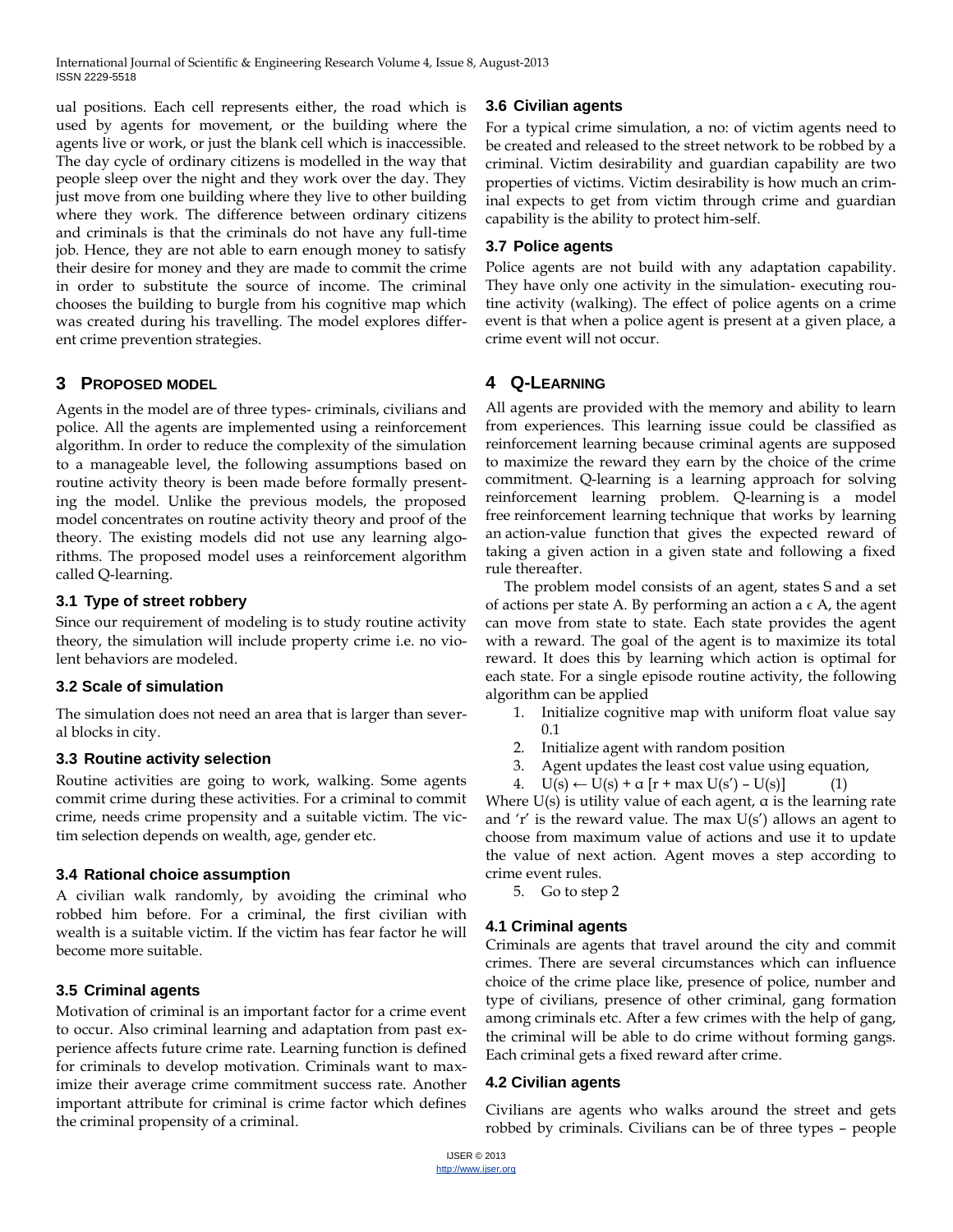with age > 14, kids and women. People consume the wealth they have and when they have wealth less than a defined value, they go to work and gain money. When people get robbed, they lose money and writes the criminal who robbed them in their memory. The next time when they are near that criminal, they flees from the spot, or they move to a proper guardian and thus saving them from robbery.

#### **4.3 Police agents**

Police agents are not using any learning methods. They move randomly in the environment. If there is any civilian who has not robbed yet near to them, police move to them so that they remain protected. If the robbery rate in a particular area increases, police considers it as a hotspot of crime and patrols that area rigorously.

#### **4.4 Crime event rules**

Routine activities bring people together, and interaction of people generates crime events. To model these interactions, crime event rules are needed. Police are reasonable guardian for victims. However, the most important guardians are ordinary people on the street. If robbery rate of simulation increases to a particular value, police patrolling becomes more efficient. Based on crime event evaluation, the crime event rules can be formulated from a criminal perspective. They are,

- 1. If no victims are present at current place, no crime events occur.
- 2. Criminal does a vision test within neighborhood. If there is one or more police agents are present, no crime will occur.
- 3. If wealth of near victim is zero, no crime occurs.
- 4. If more than one criminal are present near a suitable victim, the criminal with maximum criminal propensity gets the chance to commit crime.
- 5. If more than one civilian are present at crime scene, and all civilians are either kids or women, crime occurs,
- 6. If civilians have a fear factor towards crime, crime occurs, if one of civilians has the ability to fight, no crime occurs.
- Criminals can be light or heavy according to criminal propensity. Light criminals are amateurs, and need a companion to commit crime. They form gangs and commit crime. They share wealth earned and criminal propensity of them increases with each crime. As time goes by, they become heavy criminals and won't need gangs anymore.

#### **4.5 Commit crime module**

This module contains a sequence of decisions in committing crime. Figure 1 shows those steps. Initially, criminal agent checks for a suitable situation of robbery according to crime event rules. If the criminal is a light criminal, crime factor value will be less than a threshold value and criminals make a gang for robbery. Then it checks for presence of guardians and different civilian agents. Women and kids are comparatively easy to rob. Therefore they will the preys at the initial stage of simulation. After some iteration, criminals earn a high value for crime factor and they separate from gang and start to commit crime individually.



#### **5 SUMMARY OF PROPOSED MODEL**

A typical street robbery simulation consists of a no: of criminal, civilian, police agents and an environment of street network. The agents interact and generate crime pattern for analysis. The goal of simulation is to explore the agent interactions and adaptations on crime patterns.

 Figure 2 shows interaction and feedback relationship among crime event and components of a crime event. Dark lines mean being applied in and dotted lines mean feedback. For example, the arrow from criminal motivation to crime event rules shows that criminal motivation contributes to crime event possibility. The criminal always check for the possibilities of a robbery using 'commit crime' module. If there are favorable conditions according to crime event rules, criminal agent commits crime and experience of criminals and civil-

IJSER © 2013 http://www.ijser.org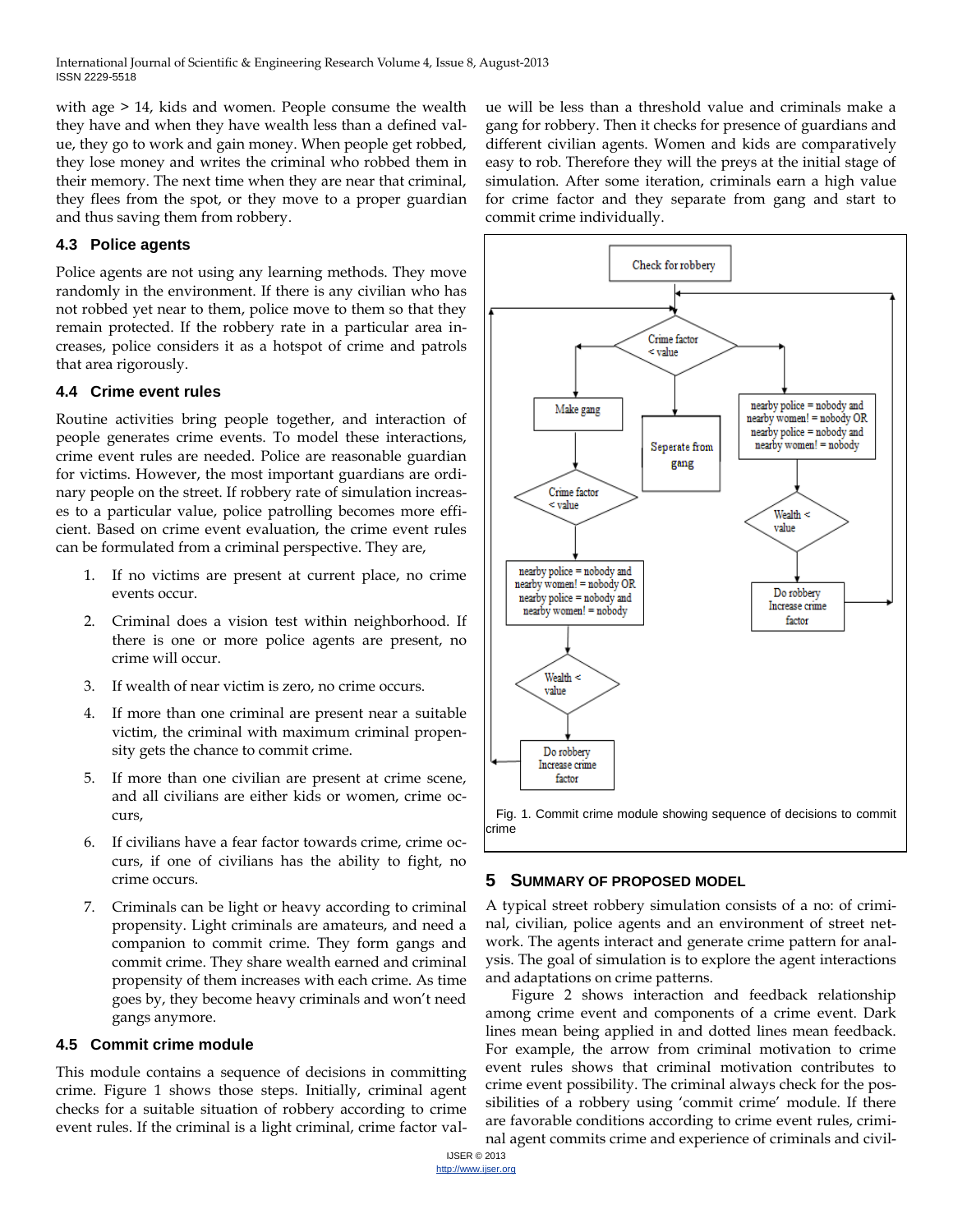ians is updated along with the wealth exchanged and fear factor of civilians. Police agent only has an attribute called patrolling strategy, which is changed time by time.



movement module while criminal agents check for a suitable situation of robbery using commit crime module.

All agents have a 'random movement' module. Every agent starts in a random position and move in different direction and speed. The decision about taking diversions is random choices for each agent.

# **6 IMPLEMENTATION DETAILS**

#### **6.1 Tools used - NetLogo**

Agent-based simulation can be done using general-purpose software or programming languages, or it can be done using specially designed software and toolkits that address the special requirements of agent simulation. NetLogo is a multiagent programming language and modeling environment for simulating natural and social phenomena. It is particularly well suited for modeling complex systems evolving over time. Modelers can give instructions to hundreds or thousands of independent "agents" all operating concurrently. This makes it possible to explore relation between micro-level behaviors of individuals and macro-level patterns that emerge from their interactions.

As a language, NetLogo adds agents and concurrency to Logo programming language. Mobile agents called "turtles" move over a grid of "patches", which are also programmable agents. All of the agents can interact with each other and perform multiple tasks concurrently. NetLogo also includes a third agent type, the "observer". There is only one observer.

Different "breeds" of turtle may be defined and different variables and behaviors can be associated with each breed. Some models use the patch world just as a lattice. But the patches are not just lattice sites - they are square sections of a continuous two-dimensional space. Turtle coordinates are floating point values, so a turtle may be positioned anywhere within a patch. The time in the world created by NetLogo is measured in 'ticks' which cannot be compared to physical world time.

## **6.2 Environment**

Environment in the model is quite simple. It represents a street. The street consists of roads in which agents walk randomly. There are no means of public transport in the street or any other possibilities how the movement could be accelerated. There are also buildings in the street. The time referred in the environment is not comparable to physical time.

# **7 EXPERIMENTS & RESULTS**

Figure 3 shows initial setup of simulation. A road with several blocks and agents at random positions are set up. The blue ones are civilians, pink are women and black ones are criminals. Policemen can be identified easily because of their uniform. The red marks shows hotspots of crime



Fig. 3. 3D view of simulation

# **7.1 Proof of routine activity theory**

In the first experiment police help is not provided and no: of police is also low. As a result within 1 minute and 4 seconds (1750 ticks), total robbery became 21 (12 gang robberies and 9 single robbery). The figure 4 shows the chart of experiment. This proves routine activity theory that crime is the result of opportunities.



Fig. 4. Chart of total robbery v/s time. Brown line shows robberies by single criminal and yellow shows robberies by gang.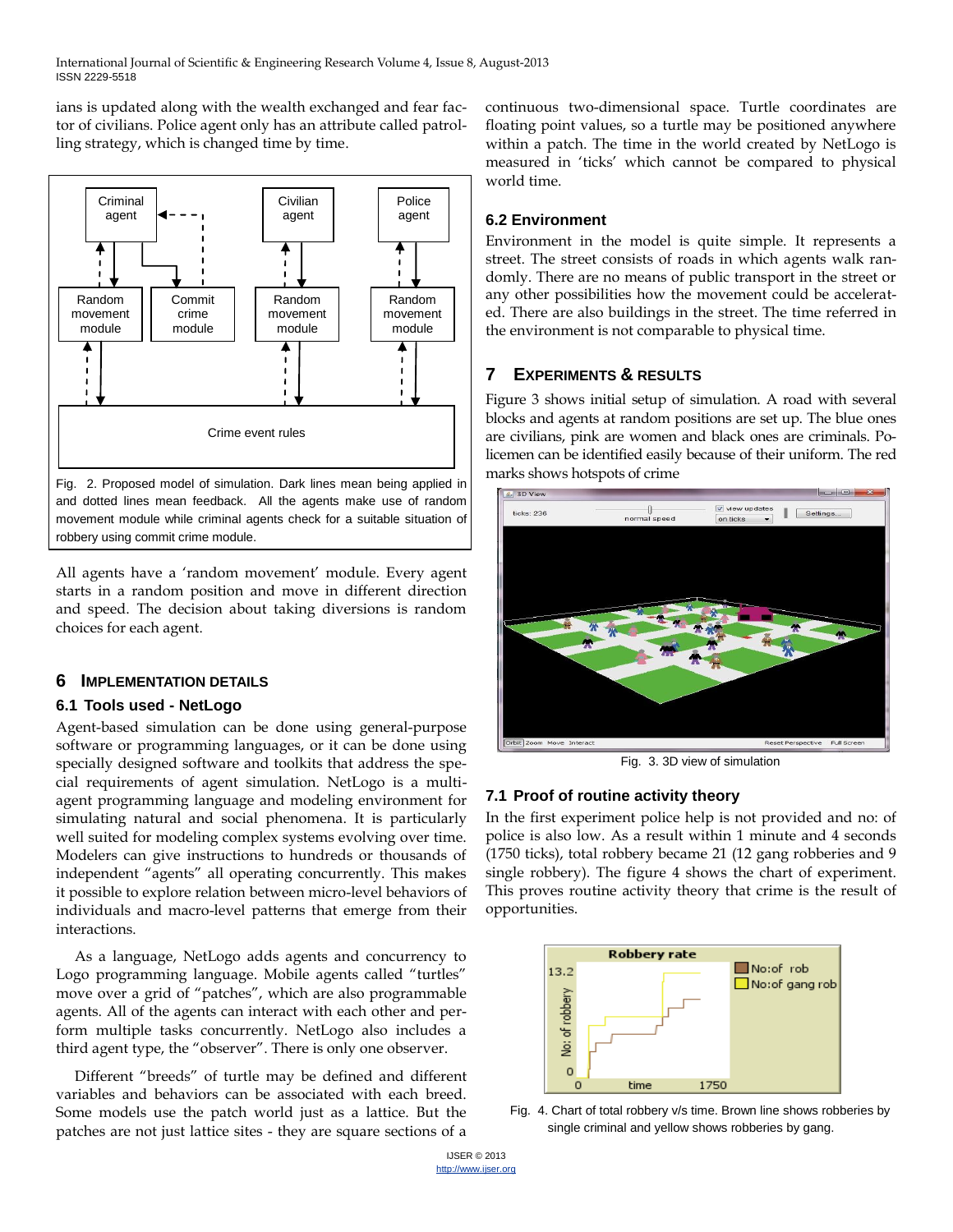# **7.2 Performance of criminal**

This experiment was based on the performance of criminal. The global variables to represent the successful and failed attempts of criminals were plot against time. The winning rate of criminals was comparatively low when learning rate of civilians was increased, which means as the precautions taken by civilians' increases, chance of robbery decreases. Figure 5 shows the chart of performance of criminal by time.



Fig. 5. Performace of criminals. Shows the rewards a criminal got for a particular episode of each crime he committed and failed to commit. The blue line shows the rewards the police had by preventing crime.

#### **7.2 Observations from simulation**

TABLE 1 OBSERVATIONS MADE IN DIFFERENT SCENARIOS OF SIMULATION

|                                                      | Parameters                                             |                                    |                                                                              |
|------------------------------------------------------|--------------------------------------------------------|------------------------------------|------------------------------------------------------------------------------|
| Experiment<br>name                                   | No: of<br>agents                                       | Learning<br>rate of ci-<br>vilians | Observations                                                                 |
| Rate of<br>robbery<br>according<br>to police<br>help | Less no: of<br>police<br>compared<br>to crimi-<br>nals | Very less                          | Civilians will have<br>a fear towards<br>crime and more<br>people are robbed |
|                                                      | Adequate<br>no: of<br>police                           | moderate                           | Police helps civil-<br>ians by patrolling                                    |
|                                                      | Adequate<br>no: of<br>police                           | High                               | Civilians take pre-<br>cautions E.g: they<br>form gangs and<br>walk together |

# **8 CONCLUSION**

Agent based simulation of routine activity theory was aimed to model a street robbery scenario and thus proving the truth of routine activity theory. The proposed model tried to incorporate human attributes like fight or flight behavior towards crime and learning of crime in criminals. The model used patrolling strategies for policemen and tried to make it real. With the help of agent simulation and NetLogo a clear picture of street robbery and outcomes of street robbery were observed. Using agent based simulation the unique characteristics and micro level behavior of each individual can be represented more meaningfully. The experiments conducted shows rate of robbery and performance of a random criminal. Thus the proposed model proved routine activity theory.

#### **ACKNOWLEDGMENT**

This work was submitted in partial fulfillment of the requirements for the award of the degree of master of technology. F. A. Amrutha S thanks S. A. Sumam Mary Idicula for the guidance.

# **REFERENCES**

- [1] Xuguang. Wang, "SPATIAL ADAPTIVE CRIME EVENT SIMULA-TION WITH THE RA/CA/ABM COMPUTATIONAL LABORATO-RY‖, Ph.D Thesis, Dept. of Geography., University of Cincinnati., 2005. (Thesis)
- [2] Marek. Modry, "AGENT-BASED MODELING OF URBAN CRIME", Bachelor Project, Dept of Cybernetics., Czech Technical University at Prague., 2011. (Pending publication)
- [3] Nicolas. Malleson, "AGENT-BASED MODELING OF BURGLARY", Ph.D Thesis, Dept of Geography., University of Leeds., 2009. (Thesis)
- [4] Charolette. Gerrittson, "CAUGHT IN THE ACT: INVESTIGATING CRIME BY AGENT-BASED SIMULATION", Ph.D Thesis, VU University., Amsterdam., 2010. (Thesis)
- [5] Tom. Neill, Leland. Aldridge, Harry. Glaser, "Q-LEARNING AND AGENT", Dept. of Computer Science., University of Rochester., 2003.
- [6] Christian. Castle, "PRINCIPLES AND CONCEPTS OF AGENT-BASED MODELING FOR DEVELOPING GEOSPATIAL SIMULA-TIONS‖, Centre for Advanced Spatial Analysis., University College London., 2006. (Thesis)
- [7] Bosse. Gerritsen, "AGENT-BASED SIMULATION OF THE SPATIAL DYNAMICS OF CRIME: ON THE INTERPLAY BETWEEN CRIMI-NAL HOT SPOTS AND REPUTATION", Autonomous agents and multiagent systems Volume 2.,2008.(Conference proceedings)
- [8] Elizabeth. Groff, "EXPLORING THE GEOGRAPHY OF RAT". Ph.D Thesis, Department of philosophy., University of Maryland., 2006.
- [9] [Reginald. Golledge,](http://www.google.co.in/search?tbo=p&tbm=bks&q=inauthor:%22Reginald+G.+Golledge%22) Robert. [John Stinson,](http://www.google.co.in/search?tbo=p&tbm=bks&q=inauthor:%22Robert+John+Stimson%22) "SPATIAL BEHAVIOR: A GEOGRAPHIC PERSPECTIVE", Wiley., Newyork., 1997.(Book)
- [10] Ronald. Clarke, John. Eck, "CRIME ANALYSIS FOR PROBLEM SOLVERS", Dept of Justice., Office of Community Oriented policing services., 1995. (Technical report)
- [11] P.L. Brantingham, "ENVIRONMENT, ROUTINE, AND SITUATION: TOWARD A PATTERN THEORY OF CRIME", Transaction Publishers., United states., 1993. (Book)
- [12] Matthew. Dickerson, "MULTI-AGENT SIMULATION AND NETLOGO IN THE INTRODUCTORY COMPUTER SCIENCE CURRICULUM‖, Dept of Computer Science., Middlebury College.,